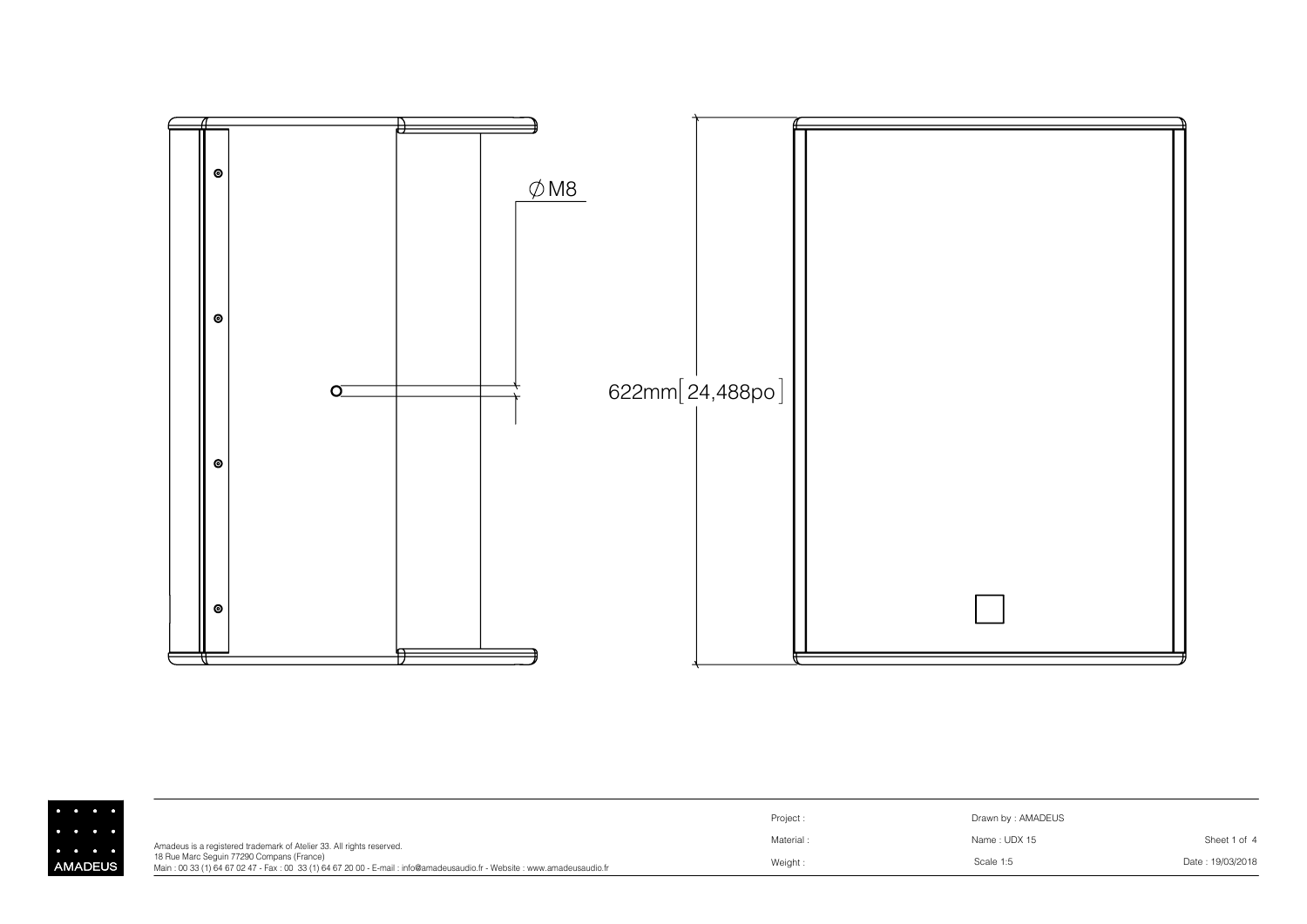

|                      |                                                                                                                                                                     | Project:  | Drawn by: AMADEUS |                  |
|----------------------|---------------------------------------------------------------------------------------------------------------------------------------------------------------------|-----------|-------------------|------------------|
| $\sim$ $\sim$ $\sim$ | Amadeus is a registered trademark of Atelier 33. All rights reserved.                                                                                               | Material: | Name: UDX 15      | Sheet 2 of 4     |
| <b>AADEUS</b>        | 18 Rue Marc Seguin 77290 Compans (France)<br>Main: 00 33 (1) 64 67 02 47 - Fax: 00 33 (1) 64 67 20 00 - E-mail: info@amadeusaudio.fr - Website: www.amadeusaudio.fr | Weight:   | Scale 1:5         | Date: 19/03/2018 |

 $\overline{A}$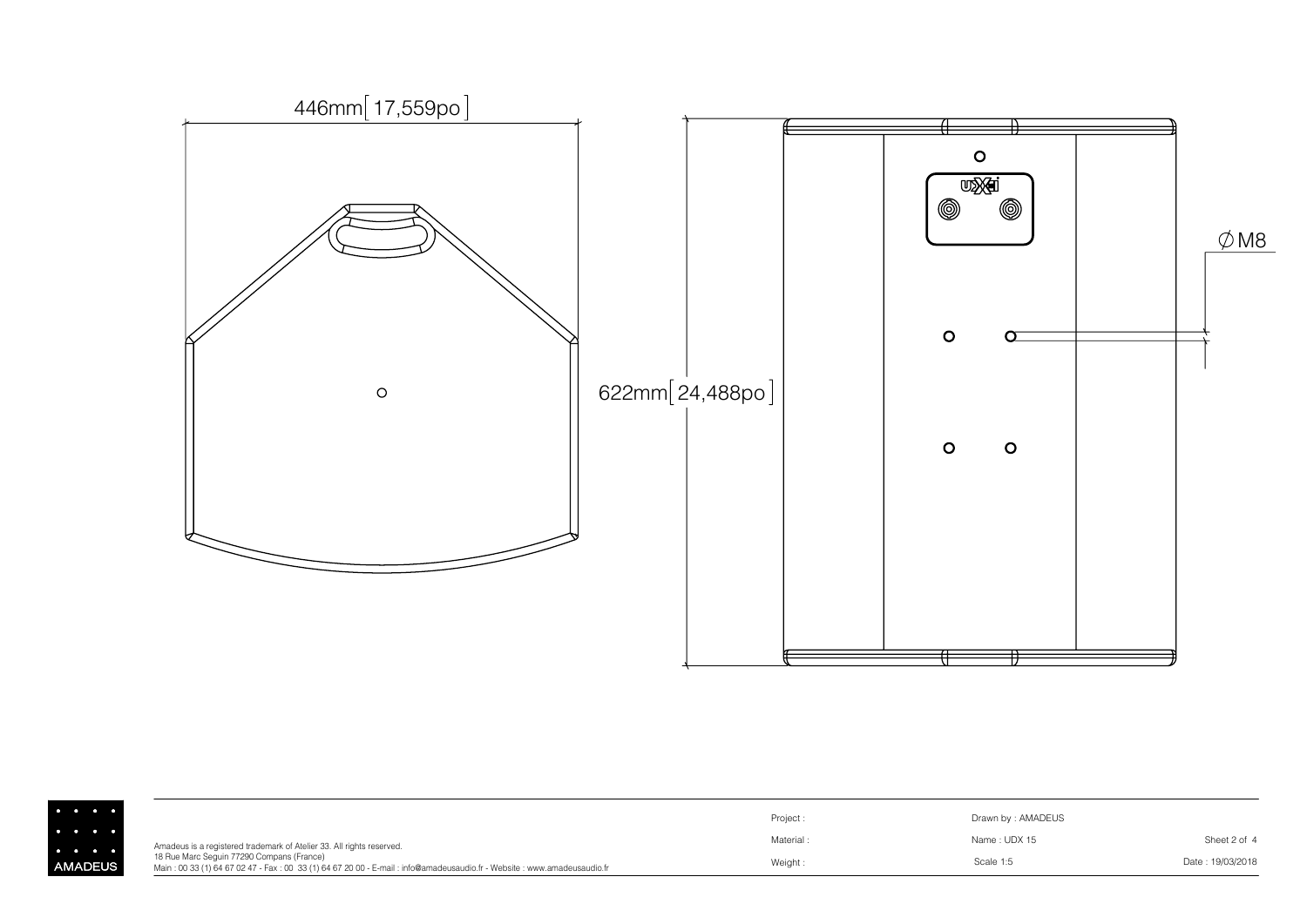

AM



|              |                                                                                                                                                                     | Project: | Drawn by: AMADEUS |                  |
|--------------|---------------------------------------------------------------------------------------------------------------------------------------------------------------------|----------|-------------------|------------------|
|              | Amadeus is a registered trademark of Atelier 33. All rights reserved.                                                                                               | Material | Name: UDX 15      | Sheet 3 of 4     |
| <b>ADEUS</b> | 18 Rue Marc Sequin 77290 Compans (France)<br>Main: 00 33 (1) 64 67 02 47 - Fax: 00 33 (1) 64 67 20 00 - E-mail: info@amadeusaudio.fr - Website: www.amadeusaudio.fr | Weight:  | Scale 1:5         | Date: 19/03/2018 |